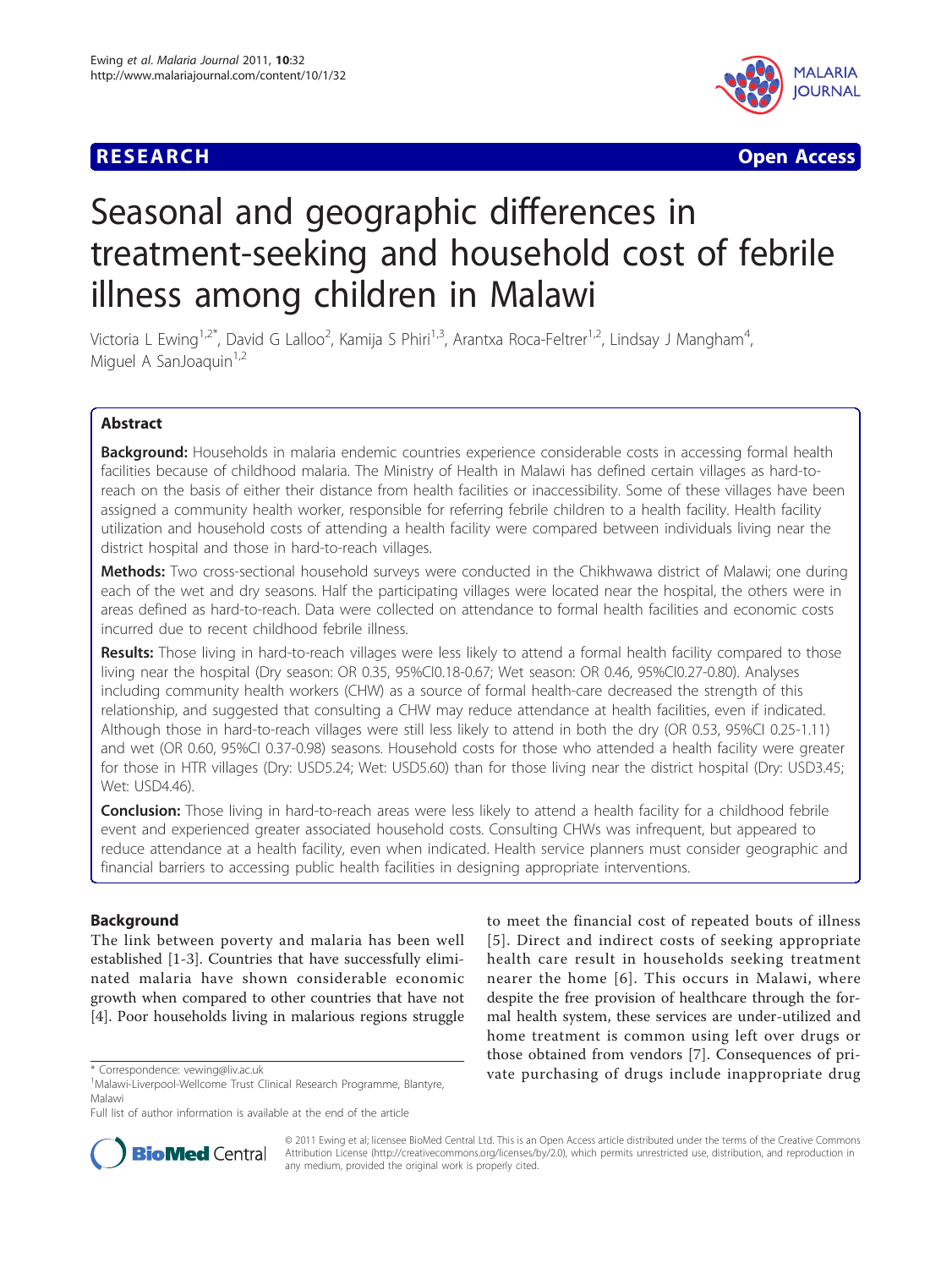selection and dosing [[8\]](#page-6-0) potentially leading to death and disability and the promotion of drug resistance [\[9](#page-6-0)].

There is considerable concern regarding inequities in health within Africa; improving the health of the population overall is inadequate if groups, such as the very poor, do not benefit [[10](#page-6-0)-[13](#page-6-0)]. In addition to the wealth of the individual, proximity to health facilities is an important determinant of uptake of health services [[14,15](#page-6-0)]. The Malawi government has sought to bring care nearer to patients by establishing a Community Health Worker (CHW) scheme in some villages that have been defined as hard to reach (HTR) either because they are more than 8 km from a public health facility or have reduced accessibility due to rivers or hills [\[16](#page-6-0)]. These CHWs operate from small health-posts within the HTR villages. CHW programmes such as this have been advocated as an effective method of reducing barriers to care-seeking [[17\]](#page-6-0). CHWs are involved in delivering health education messages and use a nationally-adapted version of the Integrated Management of Childhood Illness guidelines to treat children aged 2-59 months. However, due to logistical challenges and policies which have emphasized the strict control of ACT prescribing, anti-malarials have not been stocked at health-post level since the switch in first-line antimalarial from SP to ACTs. CHWs are, therefore, trained to refer all cases of childhood fever to the nearest health facility for treatment.

This study compares communities living in HTR areas with those near the hospital (NTH). The aim was to understand how physical barriers for access to health care and the consequent expenditure incurred by households influence utilization of health facilities.

# Methods

## Study site

This study was carried out in Chikhwawa District, in southern Malawi. This area experiences year round malaria transmission with a peak during the rainy season from December to May. Public health care is provided by the district hospital, 17 health centres and CHWs. There are also a number of private clinics throughout the district. Malaria is a major contributor to the high under five mortality in Malawi and a survey conducted in 2006 found that only 21% of febrile children under the age of five years received a recommended anti-malarial [[18](#page-6-0)].

#### Data collection

Two cross-sectional household surveys were conducted in 13 villages: seven were located NTH, defined as within 5 km of the district hospital and six were among villages defined as HTR. To examine seasonal effects, data were collected during both the dry season (June 2009) and the wet season (February 2010). Fieldworkers administered a structured questionnaire to the primary caregivers of eligible children in the local language (Chichewa). Caregivers were eligible to participate in the survey if they had a child less than 10 years and the child had suffered a self-reported febrile episode in the previous two weeks.

The questionnaire had three modules; the first collected details relating to the child and caregiver's characteristics and the child's illness experience. This included questions on the duration of the illness and the caregivers perceived severity of illness, as either mild, moderate or severe. The second module was administered in those instances when health care had been sought and included questions on the sources of care and household direct and indirect costs of seeking care. Direct costs included the costs of travel, consultation, laboratory tests, and treatment, while indirect costs measured the caregiver's time lost from productive activities while caring for the child. The final module collected data relating to socio-economic status by asking about household asset ownership and was based on questions from the Malawi Demographic and Health Survey [\[19](#page-6-0)]. The questionnaire was tested during fieldstaff training and piloted in two villages before each round of the survey, after which minor modifications were made to the questionnaire. Data were collected using Personal Digital Assistants (PDAs) that incorporated internal consistency checks.

#### Sampling

This study was conducted as part of a larger study investigating the role of CHWs. Selection of HTR villages was determined by the criteria for the larger study; villages were selected if they were accessible by the study team during both the wet and dry seasons and had a CHW that was actively involved in disease management. A list of HTR villages with CHWs in the Chikhwawa district was provided by the MoH, six fulfilled the study criteria. There are 13 villages within 5 km of the hospital and seven were randomly selected to take part. Within each village, households were randomly selected by field workers finding a central point in the village, spinning a bottle and then walking in the direction the bottle pointed, visiting all houses between the central point and edge of the village. All households to the very edge of the village were visited to ensure that selected households were representative of the village. This process was repeated if insufficient houses were visited.

The study was powered to detect a minimum difference of 40% of recently febrile children in NTH villages attending a health facility compared to 20% of those in HTR villages (power = 90% and  $\alpha$  = 0.05 two-sided)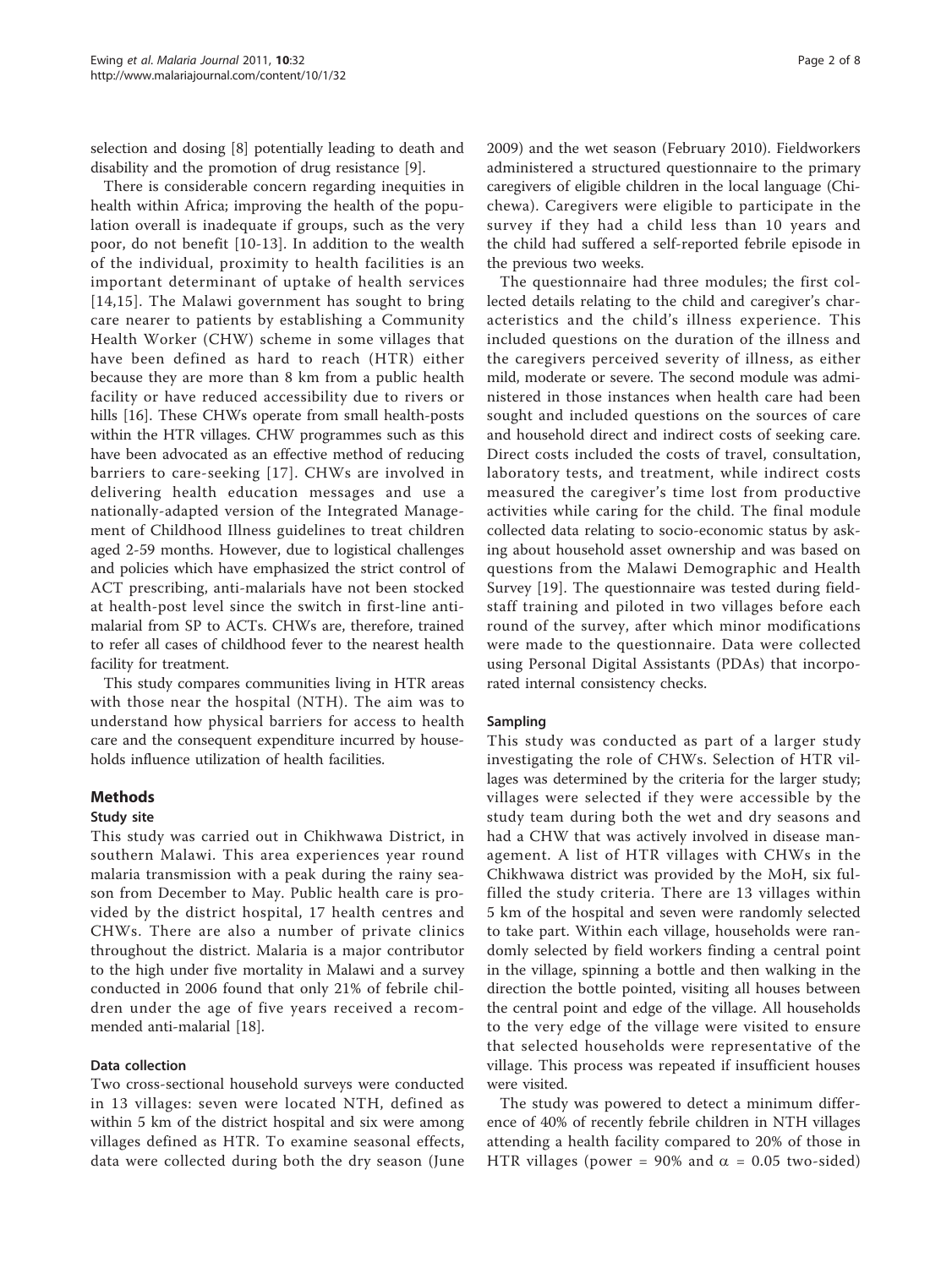during each survey. A design effect of two was estimated, giving a total sample size of 478 recently febrile children in each survey.

## **Outcomes**

The primary outcome was the proportion of children less than 10 years old who had experienced a febrile episode in the previous two weeks and were taken to a health facility. For the primary analysis, health facilities were defined as private or public clinics and hospitals: CHWs were not included as all febrile children should be referred to a health facility. A second analysis was undertaken to assess attendance at any formal healthcare including CHWs. A priori potential confounders were age, maternal education, severity of illness and socio-economic status. The primary economic outcome was the household cost of seeking treatment at a health facility, for those children that reported a febrile episode in the past two weeks. Secondary outcomes included the differences in attendance at a health facility and costs of attending according to season. The proportion of children attending a health facility either on the day of fever onset or the following day and the proportion receiving anti-malarials either on the day of fever onset or the following day were also calculated.

# Analysis of data

Data were cleaned and analysed using Stata version 10 (Stata Corp., College Station, TX). All analyses were adjusted for clustering in the survey design. Unadjusted odds ratios were calculated and then adjusted for a priori potential confounders using a logistic regression model. Mean costs were calculated and censored linear regression was used to assess for differences in costs taking account of incomplete febrile episodes. Values were considered significant if the P-value was less than 0.05 and borderline if less than 0.10.

Both direct and indirect costs incurred by households were included. Indirect costs measure the lost productivity of the caregiver in order to care for the child during the illness episode [[20](#page-6-0)]. Time lost from productive activities to care for the sick child at home was valued as days or half days, while travel time and time at each source of care was measured in days, hours or minutes. Lost productivity was assigned a monetary value based on the Malawi minimum wage for an individual with no professional training and living in a rural area (MK129 per day). All costs were converted from Malawi Kwacha (MK) to US Dollars (USD) using a rate of MK139 to 1USD [\[21\]](#page-6-0).

Socioeconomic status was measured using the DHS wealth index methodology [[19](#page-6-0),[22](#page-6-0)]. This method involves using principal components analysis to compute asset indices [[23](#page-6-0),[24\]](#page-6-0). Each household is scored according to possession of durable goods (such as bicycles), housing quality and sanitary facilities. Households are then ranked into wealth quintiles.

## Ethical considerations

Written consent was obtained from eligible participants in the local language. Consent was given either by signature or thumb-print. Only numerical identifiers were used on data capturing forms. Ethics approval was obtained from the College of Medicine Research and Ethics Committee, Malawi and from the London School of Hygiene and Tropical Medicine Ethics Committee.

# Results

A total of 1,181 households were surveyed in the dry season and 1,397 in the wet season. None of the eligible households refused to participate. Forty-one percent (482/1,181) of households in the dry season and 35% (484/1,397) in the wet had at least one child under the age of 10 years who had experienced a febrile event in the two weeks prior to the survey and for whom a suitable caregiver could be found. At the time of the surveys, 47 children in the dry season and 60 during the wet were still suffering from reported fever. Forty-five percent (186/416) of individuals taking part in the survey during the wet season, had previously taken part in the dry season survey.

Table [1](#page-3-0) shows the background characteristics according to distance to hospital and season. The distribution of age, sex and severity of illness was similar between HTR and NTH villages and across season. However, mothers of those living in HTR villages had attained lower levels of education compared to those NTH (Dry:  $P = 0.06$ ; Wet  $P = 0.03$ ). Households in HTR villages tended to occupy the lower wealth quintiles compared to those NTH (Dry:  $P = 0.002$ ; Wet:  $P = 0.01$ ). Eightysix percent (212/246) of the caregivers in HTR villages were farmers compared to 64% (168/263) of those NTH (wet season data available only). The proportion of recently febrile children who were less than five years were similar across seasons (Dry: 63%: Wet: 65%). Only one death occurred from reported recent febrile illness (wet season). In children seeking health facility care, mean illness length was longer for those in HTR villages than for those NTH (Dry: 5.8 vs 4.9 days,  $P = 0.090$ ; Wet: 5.6 vs 4.8 days,  $P = 0.028$ ). However illness length did not differ between seasons.

In general, those in HTR villages had access to lower quality sanitation and owned fewer possessions. Absence of toilet facilities was more common among those in HTR villages (Dry: 14%; Wet: 12%) compared to those NTH (Dry: 5%; Wet: 8%). However, more of those in HTR villages owned agricultural land (Dry: 97%; Wet: 99%) compared to those NTH (Dry: 76%; Wet: 84%).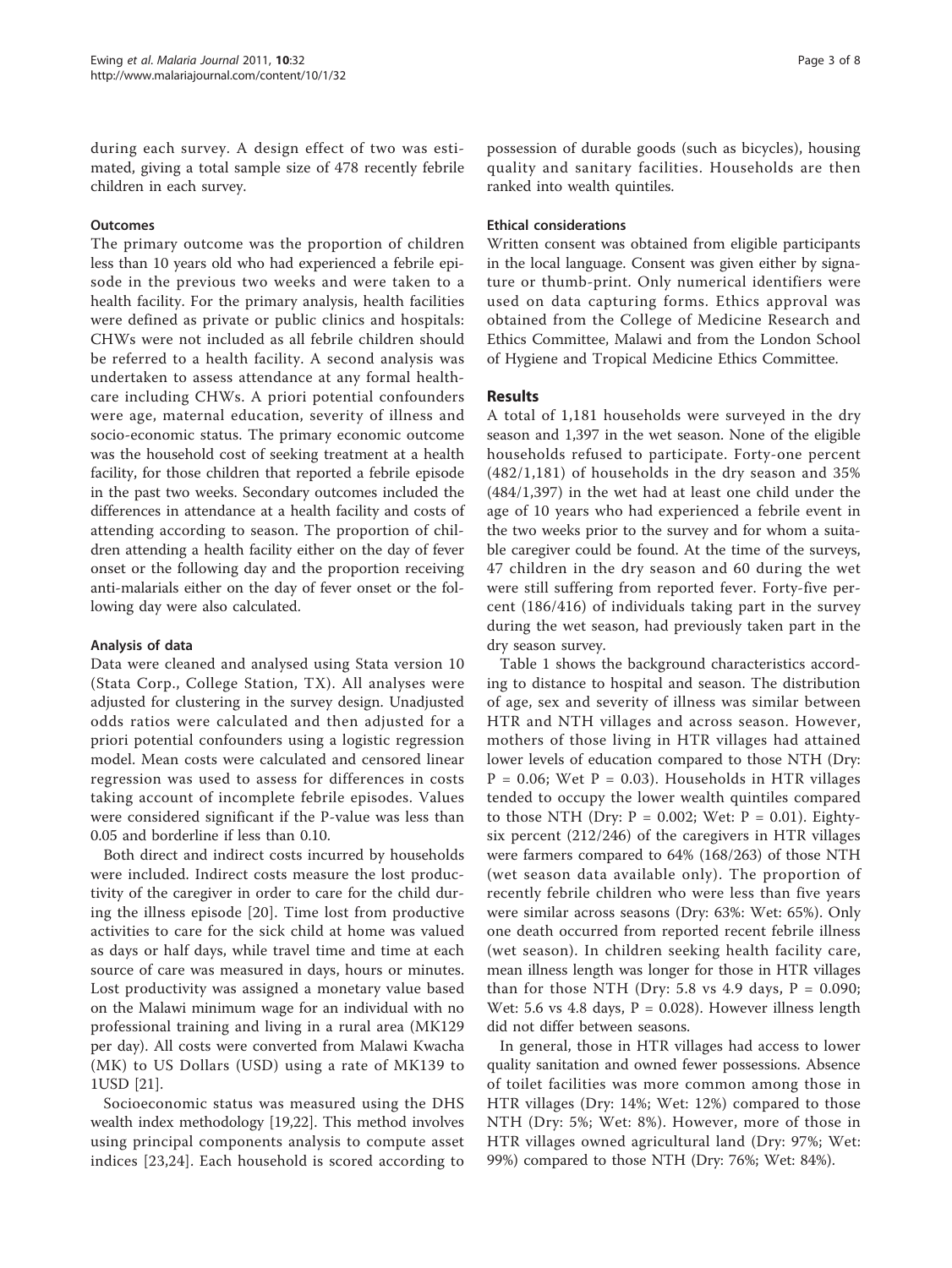| <b>Background characteristics</b> | Dry season                                       |                                   |                | Wet season                                        |                                   |                |
|-----------------------------------|--------------------------------------------------|-----------------------------------|----------------|---------------------------------------------------|-----------------------------------|----------------|
|                                   | $\leq$ 5 km<br>from<br>Hospital<br>$(%) n = 269$ | Hard to<br>Reach<br>$(%) n = 262$ | P <sup>a</sup> | $\leq$ 5 km<br>from<br>Hospital<br>$(\%)$ n = 263 | Hard to<br>Reach<br>$(%) n = 246$ | P <sup>a</sup> |
| Child Sex                         |                                                  |                                   |                |                                                   |                                   |                |
| Male                              | 131 (49)                                         | 123(47)                           |                | 138 (52)                                          | 126 (51)                          |                |
| Female                            | 138 (51)                                         | 139 (53)                          | 0.57           | 125 (48)                                          | 120 (49)                          | 0.75           |
| Child Age                         |                                                  |                                   |                |                                                   |                                   |                |
| $<$ 5 years                       | 176 (65)                                         | 160(61)                           |                | 175 (67)                                          | 157 (64)                          |                |
| $\geq$ 5 years                    | 93 (35)                                          | 102 (39)                          | 0.12           | 88 (33)                                           | 89 (36)                           | 0.48           |
| <b>Maternal Education</b>         |                                                  |                                   |                |                                                   |                                   |                |
| None                              | 63 (23)                                          | 87 (33)                           |                | 68 (26)                                           | 87 (35)                           |                |
| Primary                           | 153 (57)                                         | 148 (57)                          |                | 159 (60)                                          | 145 (59)                          |                |
| Secondary +                       | 53 (20)                                          | 27(10)                            | 0.06           | 36 (14)                                           | 14(6)                             | 0.03           |
| <b>Wealth Quintile</b>            |                                                  |                                   |                |                                                   |                                   |                |
| 1 (Lowest)                        | 29 (11)                                          | 76 (29)                           |                | 31 (12)                                           | 68 (28)                           |                |
| $\overline{2}$                    | 41 (15)                                          | 66 (25)                           |                | 47 (18)                                           | 51(21)                            |                |
| 3                                 | 41 (15)                                          | 65 (25)                           |                | 48 (18)                                           | 63 (25)                           |                |
| 4                                 | 68 (25)                                          | 38 (15)                           |                | 57 (22)                                           | 44 (18)                           |                |
| 5 (Highest)                       | 90 (34)                                          | 17(6)                             | < 0.01         | 80 (30)                                           | 20(8)                             | 0.01           |
| <b>Illness Severity</b> b         |                                                  |                                   |                |                                                   |                                   |                |
| Mild                              | 155 (58)                                         | 134 (51)                          |                | 132 (50)                                          | 111(45)                           |                |
| Moderate                          | 81 (30)                                          | 78 (30)                           |                | 93 (35)                                           | 88 (36)                           |                |
| Severe                            | 31 (12)                                          | 49 (19)                           | 0.11           | 38 (15)                                           | 46 (19)                           | 0.24           |

#### <span id="page-3-0"></span>Table 1 Association between participant background characteristics and distance to formal health facility

<sup>a</sup>F test for heterogeneity or trend, with adjustment for clustering in survey design.

<sup>b</sup>Missing data - four individuals did not know or remember the severity of the illness.

#### Treatment-seeking

Table [2](#page-4-0) shows attendance to a health facility by background characteristics. In the dry season 48% of children in HTR villages were taken to a health facility compared to 69% of children living NTH. During the wet season this increased slightly to 53% of those in HTR villages and 70% of those living NTH. Children in HTR villages were less likely to attend a health facility for a recent childhood febrile event in both the dry (OR 0.35, 95%CI 0.18 - 0.67, P = 0.004) and the wet (OR 0.46, 95%CI 0.27-0.80,  $P = 0.01$ ) seasons. Attendance at a health facility was less common among those over five years compared to those under five in the dry season (OR 0.49, 95%CI 0.31 - 0.79, P = 0.005), however this association was not significant in the wet season. Children suffering from more severe illnesses were more likely to be taken to a health facility in both the dry (moderate illness: OR1.80, 95%CI1.26-2.57; severe illness: OR3.97, 95%CI2.25-7.02, P < 0.001) and wet (moderate illness OR3.08, 95%CI2.03-4.67; severe illness OR4.49, 95% CI2.33-8.65, P < 0.001) seasons.

Time between onset of illness and attendance at a health facility was examined. In the dry season 32% (83/ 262) of those in HTR villages compared to 55% (147/ 269) of children living NTH attended a health facility on the day of fever onset or the next day ( $P = 0.003$ ). In the wet season 43% (109/246) living in HTR villages compared to 57% (151/263) of those living NTH attended a health facility either on the day of fever onset or the next day ( $P = 0.02$ ). Children in HTR villages who attended a health facility were more likely to do so on the day of fever onset or the next day during the wet season compared to the dry season (OR 2.24, 95%CI  $1.30 - 3.86$ ,  $P = 0.01$ ).

The data were also analysed to assess the relationship between village of residence and attendance to any formal health-care including CHWs. Those in HTR villages were still less likely to attend any formal health-care compared to those living NTH in both the dry (OR 0.53, 95%CI 0.25-1.11,  $P = 0.09$ ) and wet (OR 0.60, 95% CI 0.37-0.98,  $P = 0.04$ ) seasons. However, including CHWs in the analysis decreased the strength of the relationship between location and care-seeking. Eighty-nine percent (49/55) of individuals who sought care from a CHW did not go on to attend a formal health facility.

#### Household cost

Table [3](#page-5-0) shows the mean costs of a childhood febrile episode among those who attended a health facility by distance to hospital and season. In the dry season, the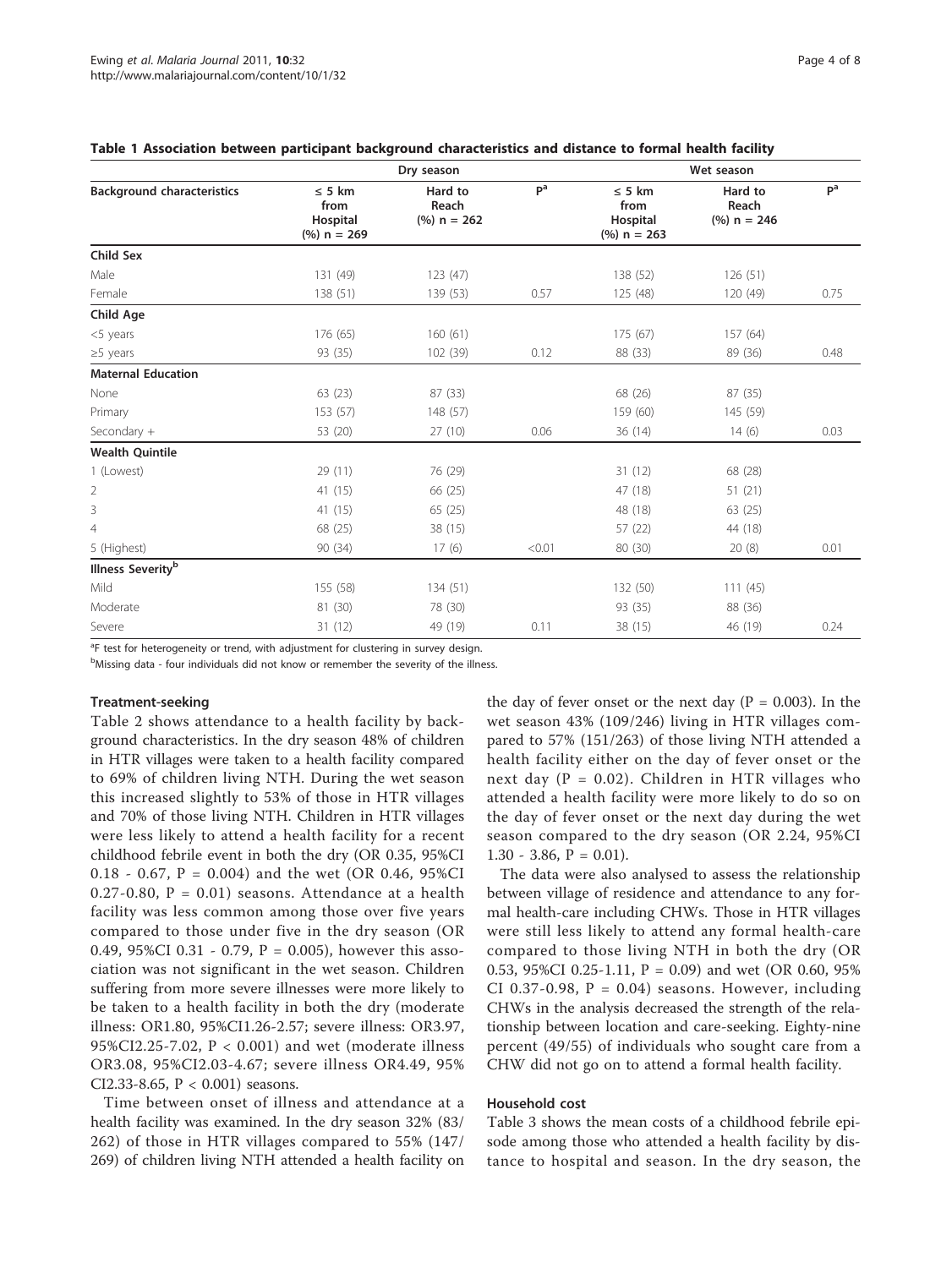|                                   |                                             | Dry Season                                   | <b>Wet Season</b> |                                   |  |
|-----------------------------------|---------------------------------------------|----------------------------------------------|-------------------|-----------------------------------|--|
| <b>Background characteristics</b> | N(%)                                        | Odds Ratio (95% CI) <sup>a</sup>             | N(%)              | Odds Ratio (95% CI) <sup>a</sup>  |  |
|                                   |                                             | <b>ATTENDED FACILITY</b>                     |                   |                                   |  |
| Village of residence              |                                             |                                              |                   |                                   |  |
| $\leq$ 5 km from Hospital         | 185 (69)                                    |                                              |                   | 1                                 |  |
| Hard to Reach                     | 126 (48)                                    | $0.35$ (0.18 - 0.67) <sup>b</sup>            | 133 (53)          | 0.46 $(0.27 - 0.80)^b$            |  |
| Child Age                         |                                             |                                              |                   |                                   |  |
| <5 years                          | 218 (65)                                    |                                              | 218 (65)          | -1                                |  |
| $5 - 10$ years                    | 93 (48)                                     | $0.49$ $(0.31 - 0.79)^b$                     | 99 (56)           | $0.69$ $(0.40-1.20)$              |  |
| <b>Maternal Education</b>         |                                             |                                              |                   |                                   |  |
| None                              | 82 (55)                                     |                                              | 83 (53)           | 1                                 |  |
| Primary                           | 176 (58)                                    | $1.09$ (0.74 - 1.62)                         | 200 (66)          | 1.32 (0.77-2.28)                  |  |
| Secondary +                       | 53 (66)                                     | $1.32$ (0.69 - 2.44)                         | 34 (67)           | 1.29 (0.54-3.08)                  |  |
| Socio-economic Status             |                                             |                                              |                   |                                   |  |
| Poorest quintile                  | 59 (56)                                     |                                              | 56 (56)           |                                   |  |
| Quintile increase                 | 252 (59)                                    | $0.90$ $(0.75 - 1.10)$                       | 261 (64)          | 1.03 (0.90-1.18)                  |  |
| <b>Illness Severity</b>           |                                             |                                              |                   |                                   |  |
| Mild illness                      | 147(51)                                     |                                              | 117(48)           |                                   |  |
| Moderate illness                  | 101(64)                                     | $1.80$ $(1.26 - 2.57)$                       | 133 (73)          | $3.08$ (2.03 - 4.67)              |  |
| Severe illness                    | $3.97$ (2.25 - 7.02) <sup>c</sup><br>61(76) |                                              | 66 (79)           | 4.49 $(2.33 - 8.65)^c$            |  |
|                                   |                                             | <b>ATTENDED FACILITY WITHIN 24 HOURS</b>     |                   |                                   |  |
| Village of residence              |                                             |                                              |                   |                                   |  |
| $\leq$ 5 km from Hospital         | 147(55)                                     |                                              | 151 (57)          |                                   |  |
| Hard to Reach                     | 83 (32)                                     | $0.32$ (0.16 - 0.62) <sup>b</sup>            | 109(43)           | $0.53$ (0.32 - 0.88) <sup>d</sup> |  |
|                                   |                                             | ATTENDED FACILITY OR COMMUNITY HEALTH WORKER |                   |                                   |  |
| Village of residence              |                                             |                                              |                   |                                   |  |
| $\leq$ 5 km from Hospital         | 187 (70)                                    |                                              | 184 (70)          |                                   |  |
| Hard to Reach                     | 155 (59)                                    | $0.53$ $(0.25-1.11)^e$                       | 151(61)           | $0.60$ $(0.37 - 0.98)^t$          |  |

#### <span id="page-4-0"></span>Table 2 Odds ratio for attending a formal health facility by background characteristics and season

All analyses adjusted for survey design.

<sup>a</sup>Odds Ratio adjusted for a priori confounders; age, maternal education, socio-economic status and illness severity.

<sup>b</sup>P≤0.01, <sup>c</sup>P < 0.001, <sup>d</sup>P = 0.02, <sup>e</sup>P = 0.09, <sup>f</sup>P = 0.04.

mean total cost of a childhood febrile episode was USD5.24 for those in HTR and USD3.45 for those NTH villages ( $P = 0.03$ ). In the wet season, the mean total cost was USD5.60 for those in the HTR villages and USD4.46 for children NTH  $(P = 0.12)$ .

Travel costs made the largest contribution to direct cost, and for those living in HTR villages these increased significantly between the dry and wet seasons (Dry: USD0.31; Wet: USD0.89,  $P = 0.04$ ). Direct costs were greater for those living in HTR compared to NTH villages in both the dry (USD0.38 vs USD0.20,  $P = 0.04$ ) and wet (USD0.95 vs USD0.40,  $P = 0.08$ ) seasons. Direct costs were greater in the wet season for both those in HTR ( $P = 0.05$ ) and NTH ( $P = 0.06$ ) villages. Indirect costs represented the main economic burden for households. These were USD4.86 for those in HTR villages and USD3.25 for those NTH in the dry season and USD4.65 for those in HTR villages and USD4.06 for those NTH in the wet season. Most indirect costs were

due to 'time caring at home'. The cost of time spent caring was greater for those in HTR (USD2.40) compared to NTH (USD4.01) villages in the dry season ( $P =$ 0.02), but did not differ significantly by village in the wet season ( $P = 0.12$ ).

#### **Discussion**

This study compares the utilization and household costs of attending health facilities for febrile illness in two geographically defined communities: households within 5 km of the hospital (NTH) and households that are 8 km from a health facility and considered hard to reach (HTR). Those in HTR villages were less likely to attend a health facility than those NTH and experienced greater costs in seeking treatment. Costs associated with travel to the health facility were significantly greater for those in HTR areas, and also increased markedly during the wet season. The costs associated with a febrile illness increase substantially when the indirect costs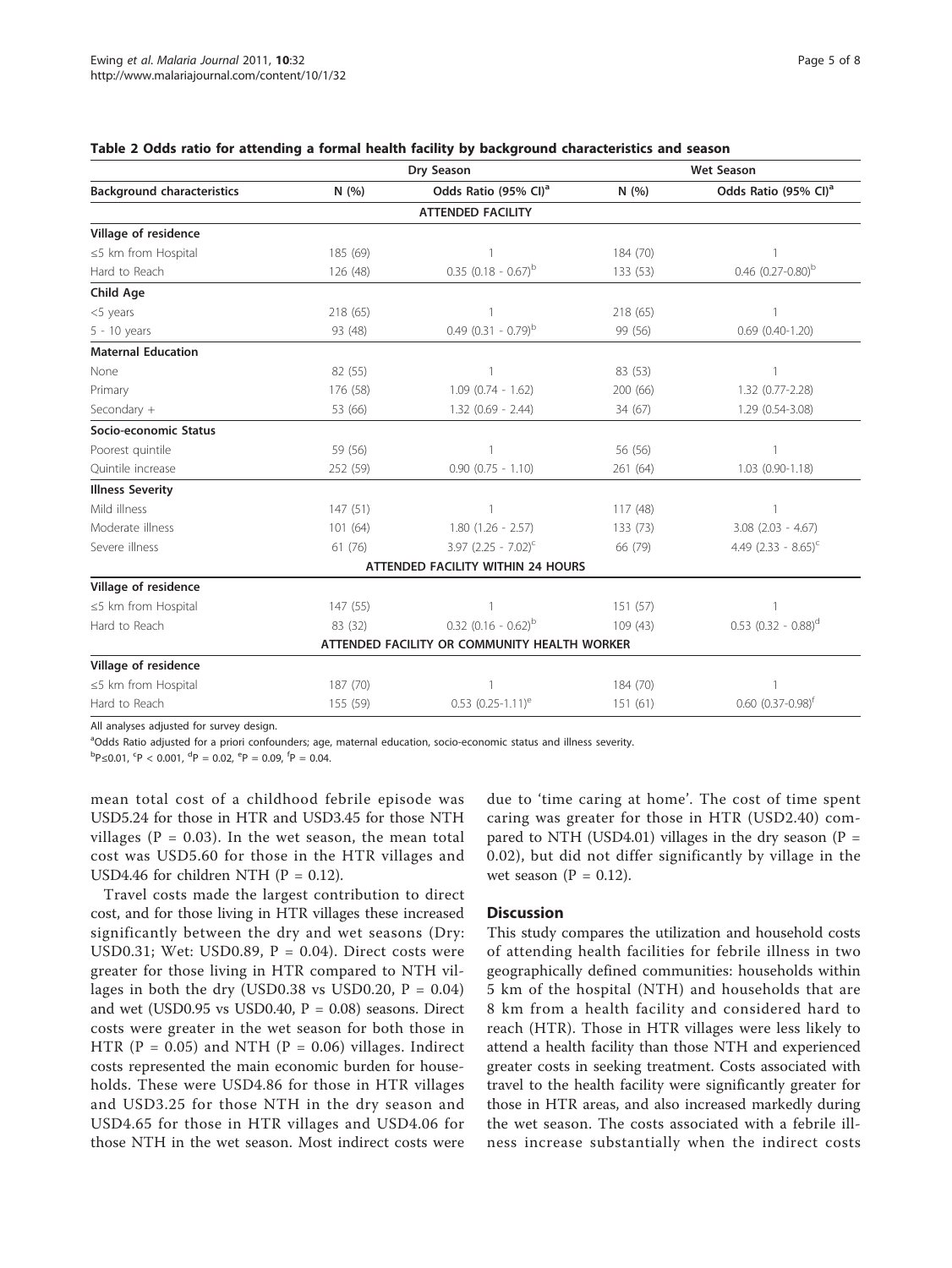|                             | Dry Season                                        |                                          |                | <b>Wet Season</b>                              |                                          |                |  |
|-----------------------------|---------------------------------------------------|------------------------------------------|----------------|------------------------------------------------|------------------------------------------|----------------|--|
|                             | $<$ 5 km from<br>Hospital<br>$(n = 269)$<br>(USD) | Hard to<br>Reach<br>$(n = 262)$<br>(USD) | P <sup>a</sup> | <5 km from<br>Hospital<br>$(n = 263)$<br>(USD) | Hard to<br>Reach<br>$(n = 246)$<br>(USD) | P <sup>a</sup> |  |
| Direct Costs <sup>b</sup>   |                                                   |                                          |                |                                                |                                          |                |  |
| Travel                      | 0.17                                              | 0.31 <sup>d</sup>                        | 0.03           | 0.28                                           | 0.89 <sup>d</sup>                        | 0.03           |  |
| Consultation                | 0.01                                              | 0.02                                     | 0.43           | 0.05                                           | 0.00                                     | 0.18           |  |
| Treatment                   | 0.02                                              | 0.05                                     | 0.24           | 0.07                                           | 0.06                                     | 0.72           |  |
| <b>Total Direct Costs</b>   | 0.20 <sup>e</sup>                                 | 0.38 <sup>†</sup>                        | 0.04           | 0.40 <sup>e</sup>                              | 0.95 <sup>†</sup>                        | 0.08           |  |
| Indirect Costs <sup>c</sup> |                                                   |                                          |                |                                                |                                          |                |  |
| Travel time                 | 0.07                                              | 0.15                                     | 0.11           | 0.08                                           | 0.16                                     | < 0.001        |  |
| Time at facility            | 0.78                                              | 0.69                                     | 0.58           | 0.86                                           | 0.67                                     | 0.27           |  |
| Time caring at home         | 2.40                                              | 4.01                                     | 0.02           | 3.13                                           | 3.82                                     | 0.12           |  |
| <b>Total Indirect Costs</b> | 3.25                                              | 4.86                                     | 0.07           | 4.06                                           | 4.65                                     | 0.32           |  |
| <b>Total costs</b>          | 3.45                                              | 5.24                                     | 0.03           | 4.46                                           | 5.60                                     | 0.12           |  |

<span id="page-5-0"></span>

|  |  |  |  |  | Table 3 Mean cost of seeking care for a childhood febrile episode by distance to formal health facility |
|--|--|--|--|--|---------------------------------------------------------------------------------------------------------|
|--|--|--|--|--|---------------------------------------------------------------------------------------------------------|

<sup>a</sup>T test for the difference in means using censored linear regression with adjustment for clustering in survey design and confounding of child age, severity of illness and socioeconomic status.

<sup>b</sup>Out of pocket expenses.

<sup>c</sup>Cost of time losses.

 ${}^{d}P = 0.04$  for the difference between seasons for those living in hard to reach villages.

ep = 0.06 for the difference between seasons for those living <5 km of district hospital.

 $f^{\text{f}}$  = 0.05 for the difference between seasons for those living in hard to reach villages.

associated with the caregiver's loss of productive activity during the illness episode are also taken into consideration.

These findings are based on the caregivers' responses to questions relating to a febrile illness episode, which is an accepted methodology in economic studies [[5,25,26](#page-6-0)]. The measurement of severity of the illness was dependent on the caregiver's assessment, though previous studies have shown that caregivers are able to recognize both mild and severe signs of illness [[27](#page-7-0)]. To reduce reporting error relating to the caregiver's account of the fever episode and the costs involved, the recall period was limited to the previous two weeks. In economic studies, it is advisable to estimate the indirect as well as direct costs [[28\]](#page-7-0). This is not without challenges, particularly in non-wage settings such as this. In the absence of salary data, it is common practice to value caregiver's lost productivity using the minimum wage [\[26\]](#page-6-0). The inclusion criteria for this study included year round accessibility of HTR villages to the study team. Less accessible villages might make even less contact with formal health facilities and may experience greater costs, particularly in the form of travel costs and time.

Each of the HTR villages taking part in this study have been allocated a CHW. The CHW health posts are placed within the communities, so direct and indirect costs of attendance are minimal. CHWs working in HTR villages in Malawi treat a range of illnesses, but do not currently treat malaria. Instead all febrile children should be referred to a health facility. This study found attendance to CHWs to have been infrequent, despite their proximity to community members, and the majority of those attending a CHW did not go on to attend a health facility. The current CHW referral programme should be assessed both in terms of establishing reasons for the low uptake of services, and lack of referral visits to health facilities. The inclusion of Artemisinin-based Combination Therapy (ACT) in the services provided by CHWs is being considered by the MoH. The inability of CHWs to prescribe anti-malarials is recognized by communities and is likely to adversely impact attendance at CHWs. Making antimalarials available would increase utilization of CHWs and considerably improve access to prompt appropriate treatment for the poorest and most at risk members of the population, whilst reducing the costs of accessing care.

As previously found in Malawi, perception of severity of illness was associated with higher health facility attendance [[29](#page-7-0)], and for those living NTH this was more marked in the wet than the dry season. Care-seeking delays were more common among those living in HTR villages during both seasons. However those in HTR villages that sought care, did so sooner during the wet compared to the dry season, despite poor accessibility due to the rains. This may be due to caregivers' knowledge that fevers during the wet season are more likely to be malaria. The balance of risks for those in HTR villages of the severity of the child's illness, the cost of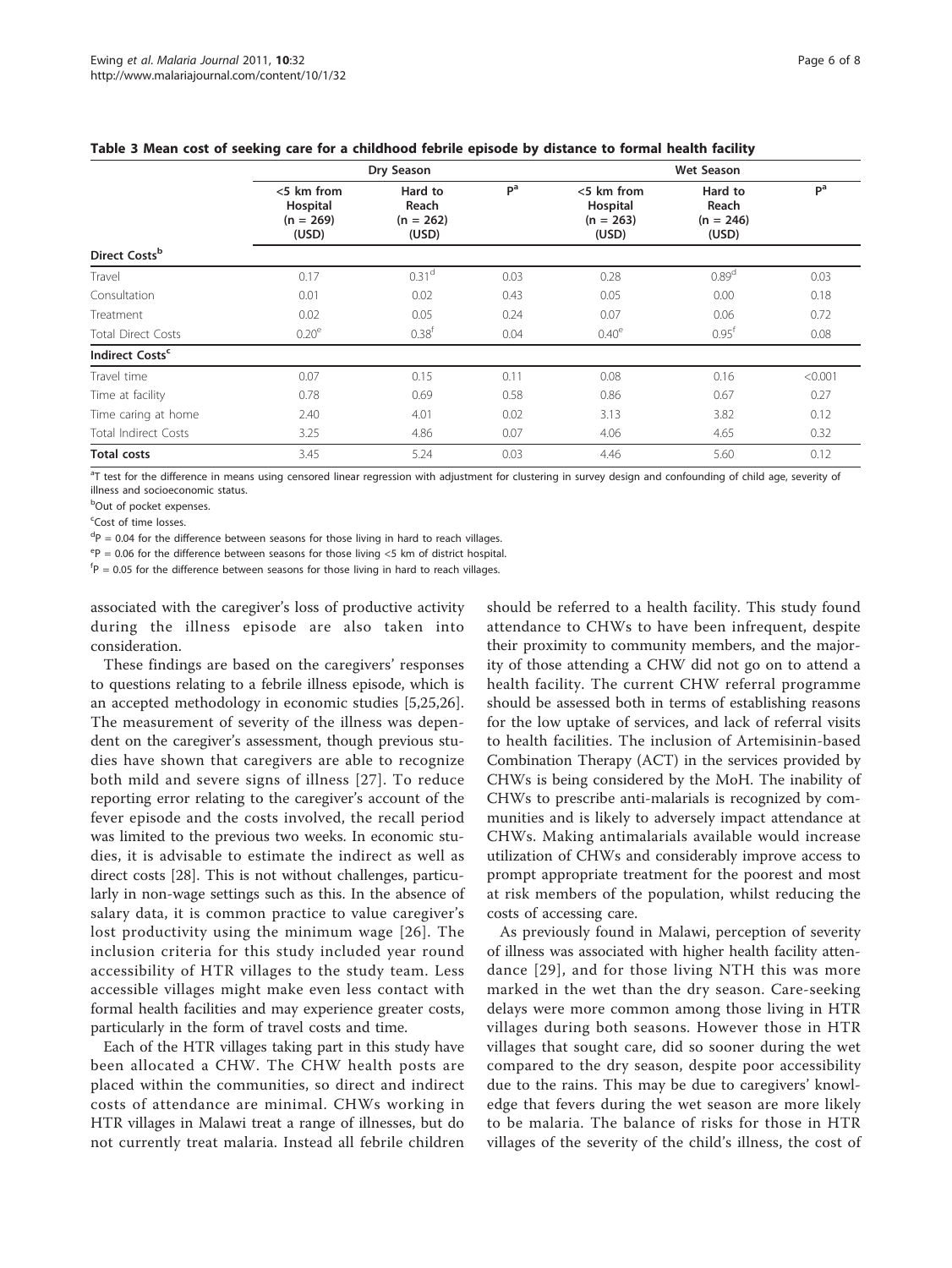<span id="page-6-0"></span>attending for care and the potential costs of not attending is complex and deserves in-depth investigation. The HTR villages taking part in this study were accessible to the study team and this pattern of increased promptness of treatment-seeking during the wet season may not be seen in less accessible villages.

Despite free healthcare provision at public health facilities, residents of the Chikhwawa district still experience considerable costs in accessing these facilities and costs are greater amongst those in HTR areas than villages located around the hospital. This study investigated single febrile episodes occuring in each of the wet and dry seasons. However children in the Chikhwawa district experience repeated febrile episodes and costs may be considerably greater if care is sought for each febrile episode. The definition of HTR is used in health system planning in Malawi, however this is the first study to investigate the impact of living in such areas on the household economic cost of childhood febrile illness. This study shows that even within a poor, rural population there are differences in wealth, access to formal health facilities and prompt treatment of childhood fever according to geographic location.

#### Conclusion

Those living in HTR areas were less likely to attend a health facility for a childhood febrile event and experienced greater associated household costs. Attendance to CHWs was infrequent but appeared to reduce attendance at a health facility, even when indicated. Since CHWs do not stock antimalarials this may have reduced the proportion of children receiving appropriate care. Health service planners must consider geographic and financial barriers to accessing public health-facilities in designing appropriate interventions.

#### Acknowledgements

The authors would like to acknowledge the efforts of Anja Terlouw for her contributions to setting up the Chikhwawa field-site and Mavuto Mukaka for his guidance on the statistical analysis. This publication is supported by the ACT Consortium, which is funded through a grant from the Bill and Melinda Gates Foundation to the London School of Hygiene and Tropical Medicine.

#### Author details

<sup>1</sup>Malawi-Liverpool-Wellcome Trust Clinical Research Programme, Blantyre, Malawi. <sup>2</sup>Liverpool School of Tropical Medicine, Liverpool, UK. <sup>3</sup>University of Malawi, College of Medicine, Blantyre, Malawi. <sup>4</sup>London School of Hygiene & Tropical Medicine, London, UK.

#### Authors' contributions

VE and MS designed the survey with assistance from LM. VE supervised survey conduction, undertook the data analysis and drafted the paper. LM, MS and DL provided study supervision. LM and MS assisted with data analysis. KP and AR provided guidance throughout the study process. All authors were involved in revising the paper for publication.

#### Competing interests

The authors declare that they have no competing interests.

Received: 20 September 2010 Accepted: 8 February 2011 Published: 8 February 2011

#### References

- 1. Somi MF, Butler JRG, Vahid F, Njau J, Kachur SP, Abdulla S: [Is there](http://www.ncbi.nlm.nih.gov/pubmed/18165515?dopt=Abstract) [evidence for dual causation between malaria and socioeconomic status?](http://www.ncbi.nlm.nih.gov/pubmed/18165515?dopt=Abstract) [Findings from rural Tanzania.](http://www.ncbi.nlm.nih.gov/pubmed/18165515?dopt=Abstract) Am J Trop Med Hyg 2007, 77:1020-1027.
- 2. Sachs J, Malaney P: [The economic and social burden of malaria.](http://www.ncbi.nlm.nih.gov/pubmed/11832956?dopt=Abstract) Nature 2002, 415:680-685.
- 3. Teklehaimanot A, Mejia P: [Malaria and poverty.](http://www.ncbi.nlm.nih.gov/pubmed/18579874?dopt=Abstract) Ann N Y Acad Sci 2008, 1136:32-37.
- 4. Gallup JL, Sachs JD: [The economic burden of malaria.](http://www.ncbi.nlm.nih.gov/pubmed/11425181?dopt=Abstract) Am J Trop Med Hyg 2001, 64(1-2 Suppl):85-96.
- 5. Chuma JM, Thiede M, Molyneux CS, Chuma JM, Thiede M, Molyneux CS: [Rethinking the economic costs of malaria at the household level:](http://www.ncbi.nlm.nih.gov/pubmed/16939658?dopt=Abstract) [evidence from applying a new analytical framework in rural Kenya.](http://www.ncbi.nlm.nih.gov/pubmed/16939658?dopt=Abstract) Malar J 2006, 5:76.
- Mota REM, Lara AM, Kunkwenzu ED, Lalloo DG: [Health seeking behavior](http://www.ncbi.nlm.nih.gov/pubmed/19996420?dopt=Abstract) [after fever onset in a malaria-endemic area of Malawi.](http://www.ncbi.nlm.nih.gov/pubmed/19996420?dopt=Abstract) Am J Trop Med Hyg 2009, 81:935-943.
- 7. Kazembe LN, Appleton CC, Kleinschmidt I: [Choice of treatment for fever at](http://www.ncbi.nlm.nih.gov/pubmed/17425775?dopt=Abstract) [household level in Malawi: examining spatial patterns.](http://www.ncbi.nlm.nih.gov/pubmed/17425775?dopt=Abstract) Malar J 2007, 6:40.
- 8. Holtz TH, Kachur SP, Marum LH, Mkandala C, Chizani N, Roberts JM, Macheso A, Parise ME: [Care seeking behaviour and treatment of febrile](http://www.ncbi.nlm.nih.gov/pubmed/15307408?dopt=Abstract) [illness in children aged less than five years: a household survey in](http://www.ncbi.nlm.nih.gov/pubmed/15307408?dopt=Abstract) [Blantyre District, Malawi.](http://www.ncbi.nlm.nih.gov/pubmed/15307408?dopt=Abstract) Trans R Soc Trop Med Hyg 2003, 97:491-497.
- White NJ: [Antimalarial drug resistance.](http://www.ncbi.nlm.nih.gov/pubmed/15085184?dopt=Abstract) J Clin Invest 2004, 113:1084-1092.
- 10. Schellenberg JA, Victora CG, Mushi A, De Savigny D, Schellenberg D, Mshinda H, Bryce J: [Inequities among the very poor: Health care for](http://www.ncbi.nlm.nih.gov/pubmed/12598141?dopt=Abstract) [children in rural southern Tanzania.](http://www.ncbi.nlm.nih.gov/pubmed/12598141?dopt=Abstract) Lancet 2003, 361:561-566.
- 11. Barat LM, Palmer N, Basu S, Worrall E, Hanson K, Mills A: [Do malaria control](http://www.ncbi.nlm.nih.gov/pubmed/15331835?dopt=Abstract) [interventions reach the poor? A view through the equity lens.](http://www.ncbi.nlm.nih.gov/pubmed/15331835?dopt=Abstract) Am J Trop Med Hyg 2004, 71(2 Suppl):174-178.
- 12. Onwujekwe O: [Inequities in healthcare seeking in the treatment of](http://www.ncbi.nlm.nih.gov/pubmed/15893059?dopt=Abstract) [communicable endemic diseases in Southeast Nigeria.](http://www.ncbi.nlm.nih.gov/pubmed/15893059?dopt=Abstract) Soc Sci Med 2005, 61:455-463.
- 13. Webster J, Lines J, Bruce J, Armstrong Schellenberg JR, Hanson K: [Which](http://www.ncbi.nlm.nih.gov/pubmed/16253888?dopt=Abstract) [delivery systems reach the poor? A review of equity of coverage of](http://www.ncbi.nlm.nih.gov/pubmed/16253888?dopt=Abstract) [ever-treated nets, never-treated nets, and immunisation to reduce child](http://www.ncbi.nlm.nih.gov/pubmed/16253888?dopt=Abstract) [mortality in Africa.](http://www.ncbi.nlm.nih.gov/pubmed/16253888?dopt=Abstract) Lancet Infect Dis 2005, 5:709-717.
- 14. Noor AM, Zurovac D, Hay SI, Ochola SA, Snow RW: [Defining equity in](http://www.ncbi.nlm.nih.gov/pubmed/14516303?dopt=Abstract) [physical access to clinical services using geographical information](http://www.ncbi.nlm.nih.gov/pubmed/14516303?dopt=Abstract) [systems as part of malaria planning and monitoring in Kenya.](http://www.ncbi.nlm.nih.gov/pubmed/14516303?dopt=Abstract) Trop Med Int Health 2003, 8:917-926.
- 15. Kazembe LN, Kleinschmidt I, Sharp BL: [Patterns of malaria-related hospital](http://www.ncbi.nlm.nih.gov/pubmed/17067375?dopt=Abstract) [admissions and mortality among Malawian children: an example of](http://www.ncbi.nlm.nih.gov/pubmed/17067375?dopt=Abstract) [spatial modelling of hospital register data.](http://www.ncbi.nlm.nih.gov/pubmed/17067375?dopt=Abstract) Malar J 2006, 5:93.
- 16. MoH : Five-year National Strategic Plan for Accelerated Child Survival and Development in Malawi. MoH Malawi & UNICEF Malawi; 2007.
- 17. WHO: The Roll Back Malaria strategy for improving access to treatment through home management of malaria. vol. WHO/HTM/MAL/2005.1101: World Health Organization; 2005.
- 18. Unicef: Multiple Indicator Cluster Survey 2006. National Statistical Office, United Nations Children's Fund; 2008.
- 19. National Statistical Office OM: Malawi Demographic and Health Survey 2004.Edited by: NSO. Zomba, Malawi; 2005.
- 20. Liljas B: [How to calculate indirect costs in economic evaluations.](http://www.ncbi.nlm.nih.gov/pubmed/10175982?dopt=Abstract) Pharmacoeconomics 1998, 13:1-7.
- 21. National Bank of Malawi. [\[http://www.natbank.co.mw/](http://www.natbank.co.mw/)].
- 22. Rutstein SO, Johnson K: The DHS Wealth Index. DHS Comparative Reports No 6 2004.
- 23. Vyas S, Kumaranayake L: [Constructing socio-economic status indices: how](http://www.ncbi.nlm.nih.gov/pubmed/17030551?dopt=Abstract) [to use principal components analysis.](http://www.ncbi.nlm.nih.gov/pubmed/17030551?dopt=Abstract) Health Policy Plan 2006, 21:459-468.
- 24. O'Donnell O, van Doorslaer E, Wagstaff A, Lindelow M: Analyzing Health Equity Using Houshold Survey Data. Washington, D.C: The Word Bank; 2008.
- 25. Sauerborn R, Shepard DS, Ettling MB, Brinkmann U, Nougtara A, Diesfeld HJ: [Estimating the direct and indirect economic costs of malaria in a rural](http://www.ncbi.nlm.nih.gov/pubmed/1801150?dopt=Abstract) [district of Burkina Faso.](http://www.ncbi.nlm.nih.gov/pubmed/1801150?dopt=Abstract) Trop Med Parasitol 1991, 42:219-223.
- 26. Attanayake N, Fox-Rushby J, Mills A: [Household costs of](http://www.ncbi.nlm.nih.gov/pubmed/11044273?dopt=Abstract) 'malaria' [morbidity: a study in Matale district, Sri Lanka.](http://www.ncbi.nlm.nih.gov/pubmed/11044273?dopt=Abstract) Trop Med Int Health 2000, 5:595-606.